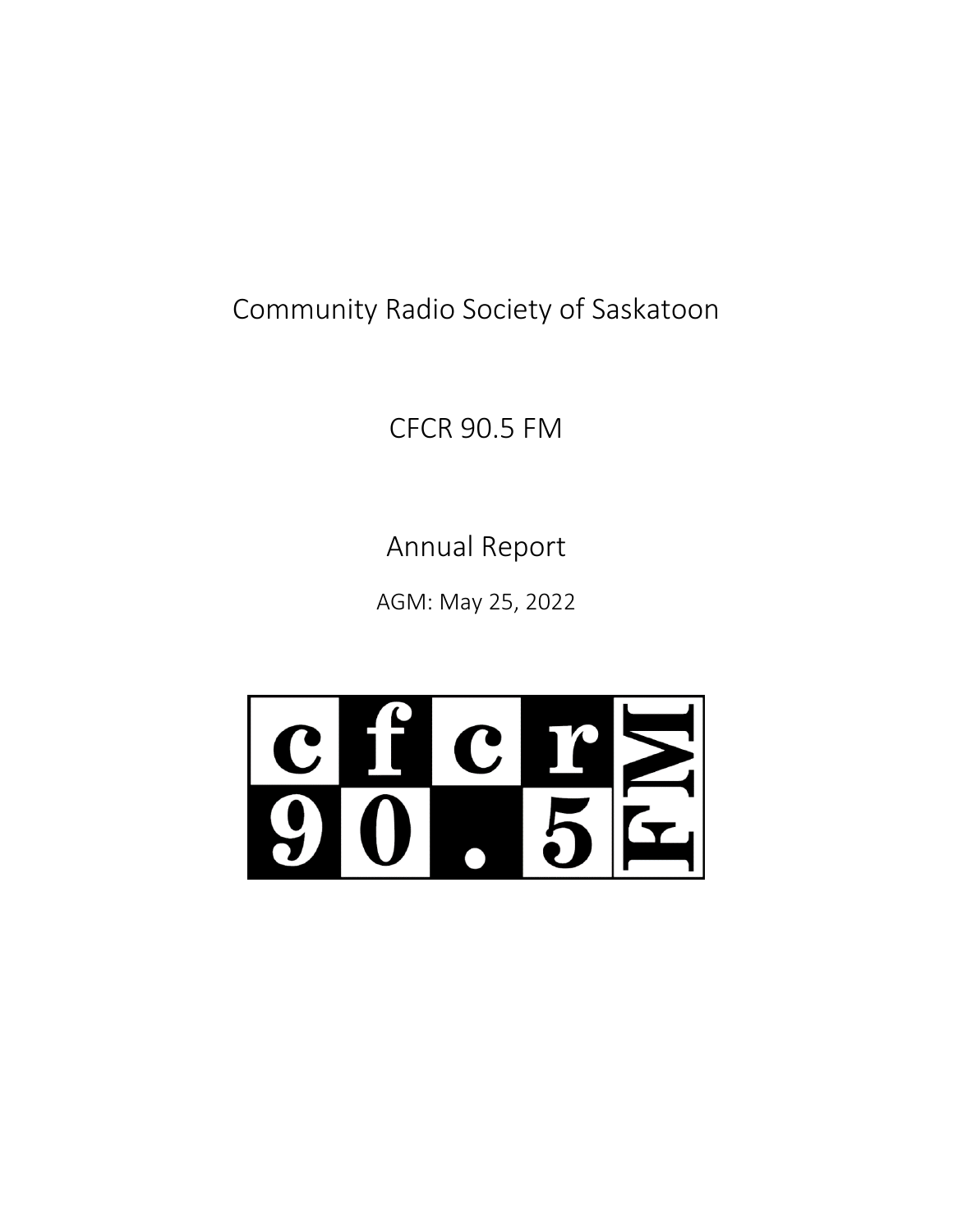# We Put Community On The Radio

CFCR 90.5 FM Community Radio is a non-profit corporation owned by the Community Radio Society of Saskatoon. We are a volunteer-powered, listener-supported organization serving the alternative radio needs of Saskatoon and surrounding areas.

Our mandate is to build and foster community, creativity, and connection by putting radio in the hands of the people of Saskatoon in a way that reflects the cultural and artistic diversity of our city. We provide a platform for alternative and local music to be shared, while also providing a voice on the airwaves for Saskatoon communities that is typically not available or supported by other radio outlets.

As CFCR is a non-profit organization and we have a small, hardworking staff. We work with the guidance of our Board of Directors.

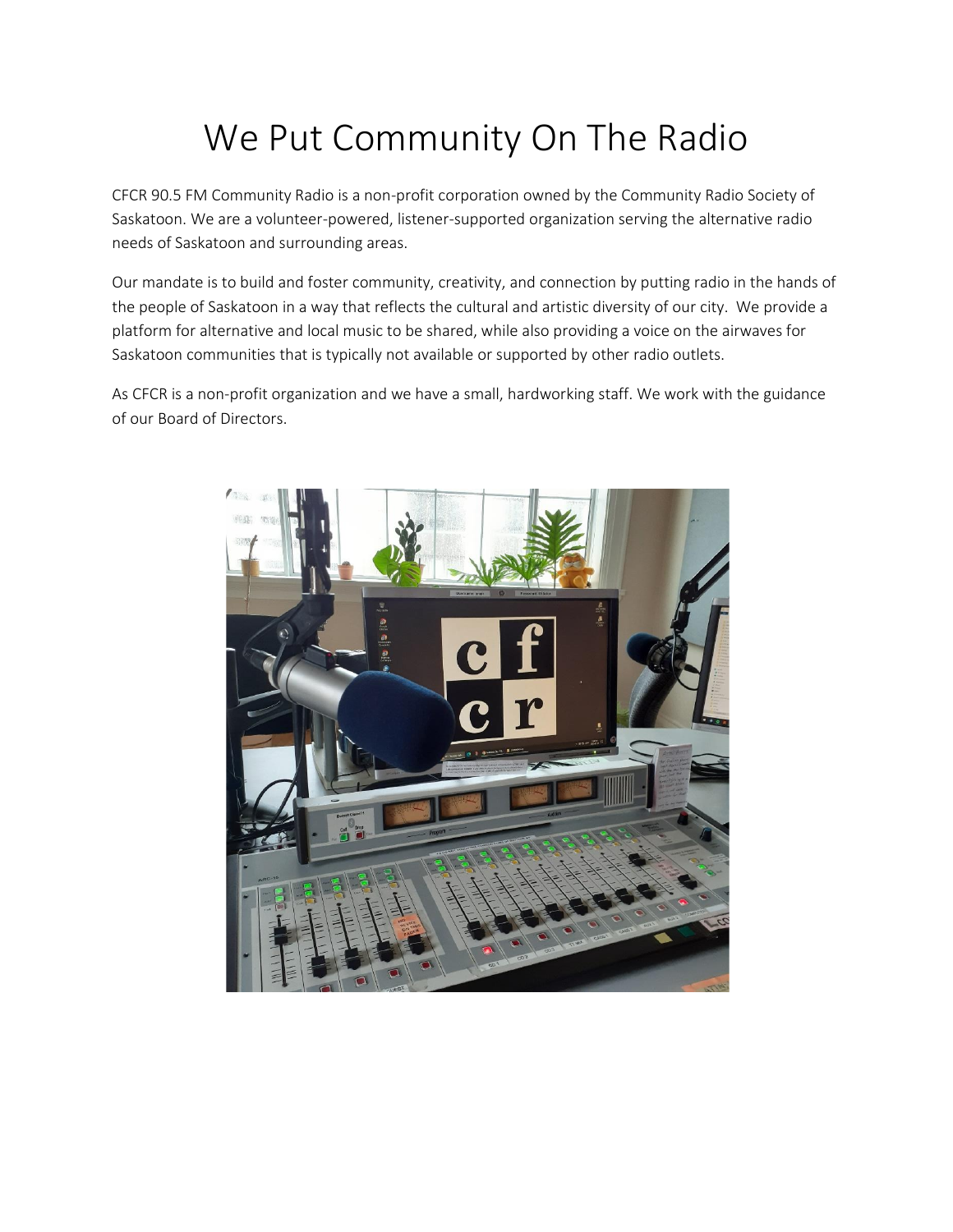### Message From the General Manager

It's been another challenging year for Community Radio. The good news is FM-Phasis for 2021 was successful once again with the station raising over \$70,000.00. When you consider the state of the economy it is a testament to our loyal listeners and our volunteers for continuing to support Community Radio in these tough economic times. Advertising sales exceeded our budget by 5.29 percent at \$163,616.00 which was encouraging. We projected another tough year with a deficit forecast of \$15,712.00 for 2020-2021. Even with the increase in ad sales we exceeded the deficit forecast by \$25,000.00 the main culprit being bingo sales. We had projected \$55,000.00 in bingo sales this past year and with the covid closures we only brought in \$34,695.00. That's a \$20,000.00 shortfall and basically is responsible for the deficit increase. The good news is Bingo sales have picked up considerably in the past couple of months and we're looking for a significant increase in revenue for the coming year.

Equipment wise, always a challenge, we did purchase and install a new board this past year at a cost of \$10,000.00. It's been a long time coming but it finally arrived. We hope it will last as long as the last one did. We had an ongoing issue with the new servers that were upgraded a year ago and hopefully that problem is now solved.

We finished the year with around 500 members and are at 342 members already for 2022 which would indicate a solid membership for the coming year.

As far as programming is concerned, we've seen the usual turnover of volunteer hosts, but we've welcomed some new hosts into the Community Radio fold and we continue on.

All in all, it was a challenging year for Community Radio and the coming year will be the challenging as well. I believe we will have one more year of deficit budgeting and then we should see things get back to the new normal. Whatever that might be. We continue with our cleaning and distancing protocols as well as proof of vaccination. We are looking at what changes can be made as the new normal settles into place and where we go from here as far as our protocols and procedures are concerned.

I'd like to thank the staff for going above and beyond especially with new issues that have to be dealt with in the new normal and all the extra work that goes with it. I'd also like to

thank all the volunteers for all the hard work and understanding as we forge ahead into year 31 at Community Radio.

Thanks everyone for your continued commitment to community radio.

#### Neil Bergen, General Manager

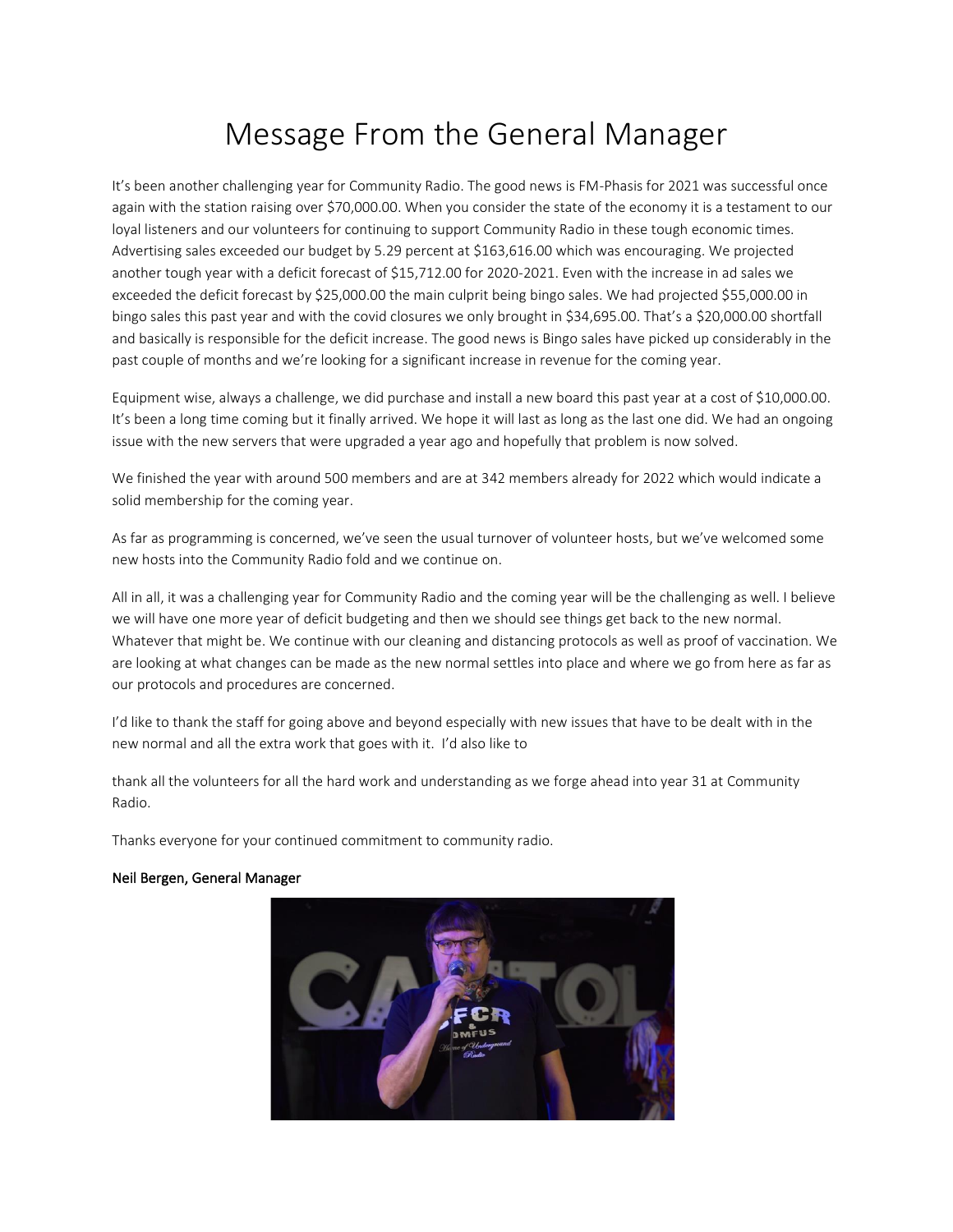## Message From the Board Chair

I would like to welcome you all to the 2022 Annual General Meeting of your Community Radio Society!

We have organized this in the hopes of being able to gather in person, as is our custom and is preferred for the sake of face-to-face familiarity and connection. Nonetheless, the global pandemic that is COVID-19 is still working its way through our city and depending on the level of risk on the day of our meeting, and of course the prevailing guidance from our public health officers at the time... we might have to switch to a virtual meeting as we did the last couple years. Fingers crossed that we do not have to do that again.

Regardless, if you are more comfortable wearing a mask at this year's in-person meeting, please do. I likely will myself.

For the reasons described in our last two AGMs and very much related to that same pandemic, we had yet another difficult year at the station. And just like in recent years, I and the Board would like to extend a huge thank you to Neil and all the staff for navigating these challenges and shifting burdens throughout. I can tell you that the Board of Directors has been kept up to date with all the changes in the station and have approved of the same. There have been difficult decisions and we are confident that our dedicated staff has made the best of these difficult times.

That also applies to the station's ongoing financial difficulties. Finances are always a concern for small community non-profits such as ours, and the continuing ramifications from this pandemic continue to be a burden on our beloved station's limited resources. To that end I want to also extend a massive thank you to all of you, our members, for your consistent efforts with fundraising and promotion for the station. Although it is obvious that we are a volunteer-run, listener-supported station, it is important now more than ever to keep this in mind - CFCR exists and will continue to exist because of your individual and collective efforts. So thank you again.

Moving forward we will again need volunteers to step up and be willing to serve a two-year term on our Board. The structure of our organization is centrally reliant on the staff but the Board is also an important and necessary part of this structure. I strongly encourage you to put your name forward, get involved, and lend a short amount of time to our Board.

Looking forward to seeing you all at the AGM - whether in person, in a mask, or however you make it!

#### Patrick McKenna, Board Chair

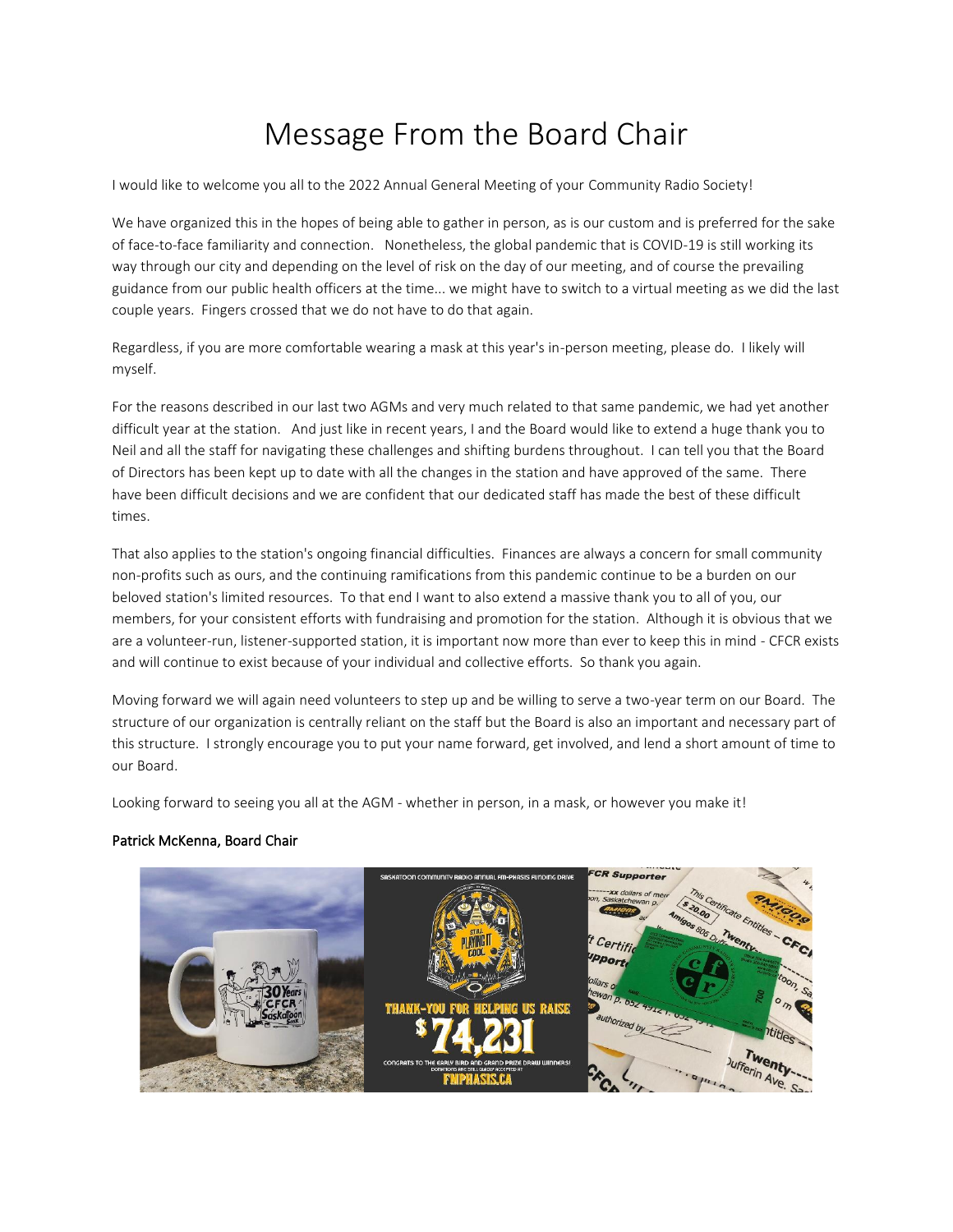### Message From the Program Director

The year 2021-2022 brought many challenges from a programming perspective, as the effects of the COVID-19 pandemic continued to be felt in our community. The number of prerecorded programs airing regularly continued to increase, which has been both a blessing and a curse. While it's great that offering the opportunity to prerecord shows makes the station more accessible for volunteers overall, it does create many more logistical challenges, and also tends to reduce the overall immediacy of the content, and connection with the community. We are at somewhere around 20-30% for weekly prerecorded shows, with some fill-in Hosts opting to record at home and submit their shows remotely, which creates a lot more office work on my end, moving files around, entering Log information for those Hosts who prerecord. I would be very happy to go back to more live-to-air programming, though I'm really grateful to those who have recorded programming, as it has helped us keep a strong level of fresh programming for the airwaves.

Since COVID, there was a great deal of new requirements that fell under the "Programming" umbrella. As the number of recorded programs grew, so did the time it took to set-up, troubleshoot, and monitor these shows, to make sure they were meeting a high standard of content and audio quality, and were being created in such a way as to fit within allotted time slots, without running into other programs. This, coupled with the large responsibility of securing fill-in Hosts for open time slots became a huge job for myself (on top of the other things I manage, like developing new programming, booking interviews, etc.), so I asked Neil to either relieve me of the duties of prerecorded program set-up, or finding fill-in Hosts. He decided to take over doing fill-ins, which has given me the time I need to keep the recorded programming running smoothly.

#### 1. PROGRAMMING & HOST CHANGES:

#### PROGRAMMING SCHEDULE CHANGES:

OVERALL – Similar to recent years, there weren't any major, sweeping changes to the way our Program Schedule is organized in 2021-22. Weekday Daytime programming remains in its "Block Format," followed by the Spoken Word block (Mon 6-7pm, Tues-Fri 6-7:30pm), and Evening Open & Specialty shows afterwards. Cultural Programming remains on the weekends during the day.

DAYTIME – We have seen somewhat of a downturn in availability in our daytime programming, and I think we have more weekly/bi-weekly openings currently than I can recall in recent years. Not sure if this is due to people's work/school schedules changing, or what. We have lots of new Trainees coming through, but availability during the day has been lower than normal.

EVENING – Evening programming remained fairly steady in 2021-22. A couple changes but nothing major.

SPOKEN WORD – There has been a recent shakeup in the Spoken Word block, with many of our more recent additions to the schedule unfortunately leaving the air:

- Switching Gears (Thurs, 6:30-7pm)
- AudioCalma (Tues, 7-7:30pm
- Homelands (Wed, 7-7:30pm) Founding Host Andréa Ledding has decided to step down, but the show is going to be taken over by a new Host named Janelle Roy, so I'm excited for that!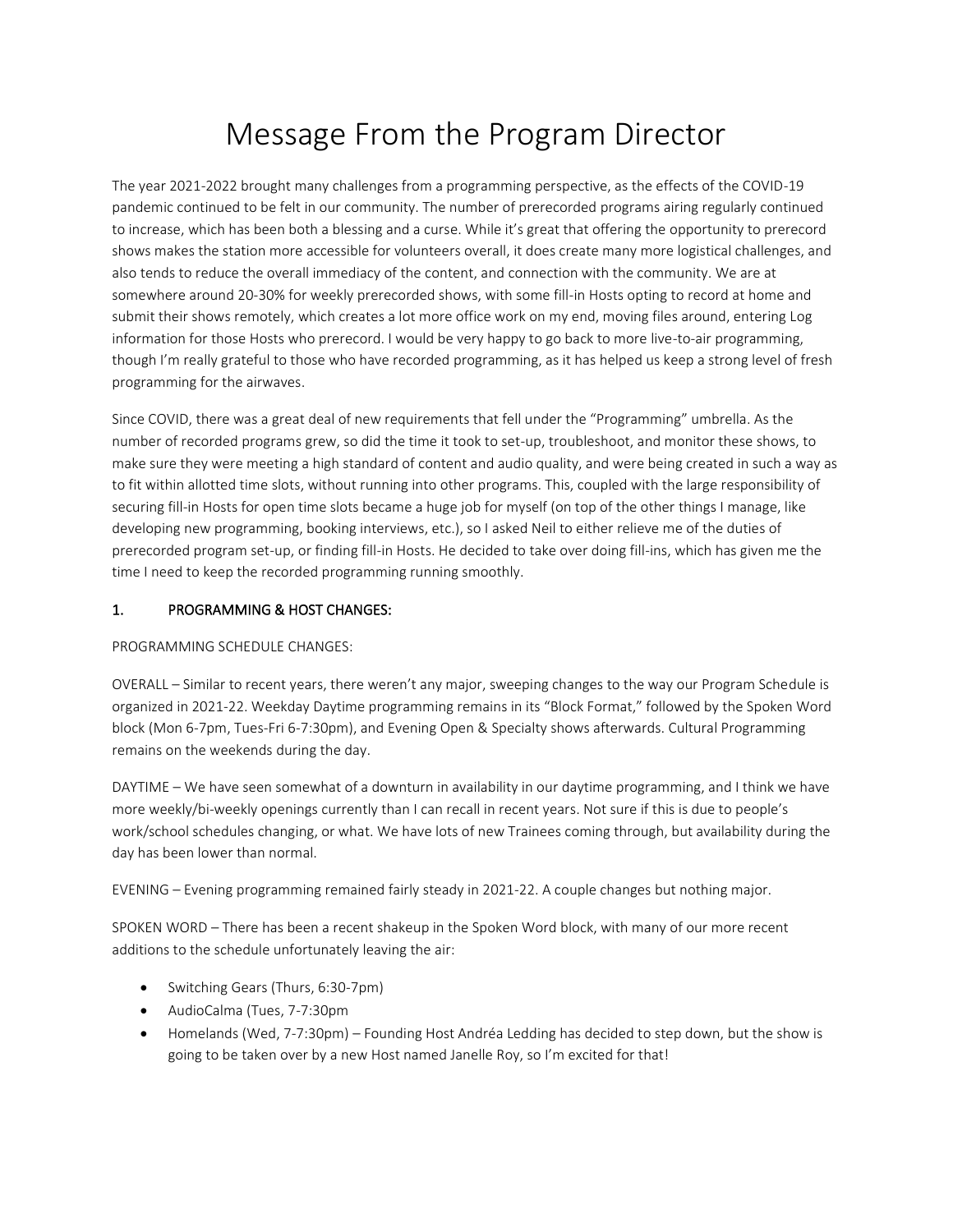I have been developing a Spoken Word program myself, which covers outdoor activities in Saskatoon in general. It's somewhat in response to the end of our cycling show Switching Gears but is also something I had been thinking about doing for some time. The show is called OutCast, and I'm working on producing episodes to start airing soon. (\*\*Program started in May 2022\*\*).

CULTURAL/WEEKEND – Our weekend program block has seen some changes in 2022. We added a couple of noncultural programs to the mix, said goodbye to a couple of longtime Hosts, and saw a small boom in new programs which is amazing!

Non-Cultural Weekend Shows:

- Plain AIR (Saturday, 10-11am) A program produced in conjunction with our friends at CJTR Community Radio in Regina. A sort of "Artist in Residence" (AIR) program, featuring a different Host each month, producing a month's worth of shows, with a pretty flexible format. This project has already been successful in helping bring people in Saskatoon's music/arts community to the airwaves, who had not been previously hosted, and getting them interested in getting involved more regularly! (\*\*This show is moving in May 2022\*\*)
- bluegrass & whatnot (Sunday, 8-10am) Bluegrass & old-time music, hosted by rotating cast of folks!

Cultural Programs to leave the air:

- Philippine Special (Saturdays, 8-10am)
- Azzuro (Sundays, 4-5pm)

New/Returning Cultural Programs:

- The Beat of Africa and Beyond (pan-African music) (Sundays 4-5pm)
- The Sound of Barbod (Persia/Iran/Farsi) (Saturdays, 8-9am)
- Radio Abyssinia (Ethiopia/Amharic) (Saturdays, 9-10am)
- Kabul Jan (Afghan) (Sundays, 7-8am) (\*\*NEW AS OF MAY 2022\*\*)

#### 2. TRAINING & RECRUITING

We have continued to train new Hosts throughout the last 12 months. As always, a huge debt of gratitude goes out to those experienced Hosts who lend their skills (and airtime) to showing new folks the ropes, and getting them ready to become Volunteer Broadcasters at CFCR!

#### 3. INTERVIEWS & THE BUZZ

We are slowly bringing back live in-studio interview to The Buzz, but are also still doing remote interviews via phone/Zoom.

#### 4. TECHNICAL/OTHER

ON-DEMAND – One of my main goals recently is to make it possible for listeners to stream our programming ondemand, and I continue to work towards making this a reality. With the help of our Volunteer Coordinator Shalyn, who is looking into financing options through grants, I am hopeful we will be able to get this project started sooner rather than later. I have worked to get some of the key pieces in place, but there are many things at play, and everything costs money, so it's difficult to take steps forward until financing is in place.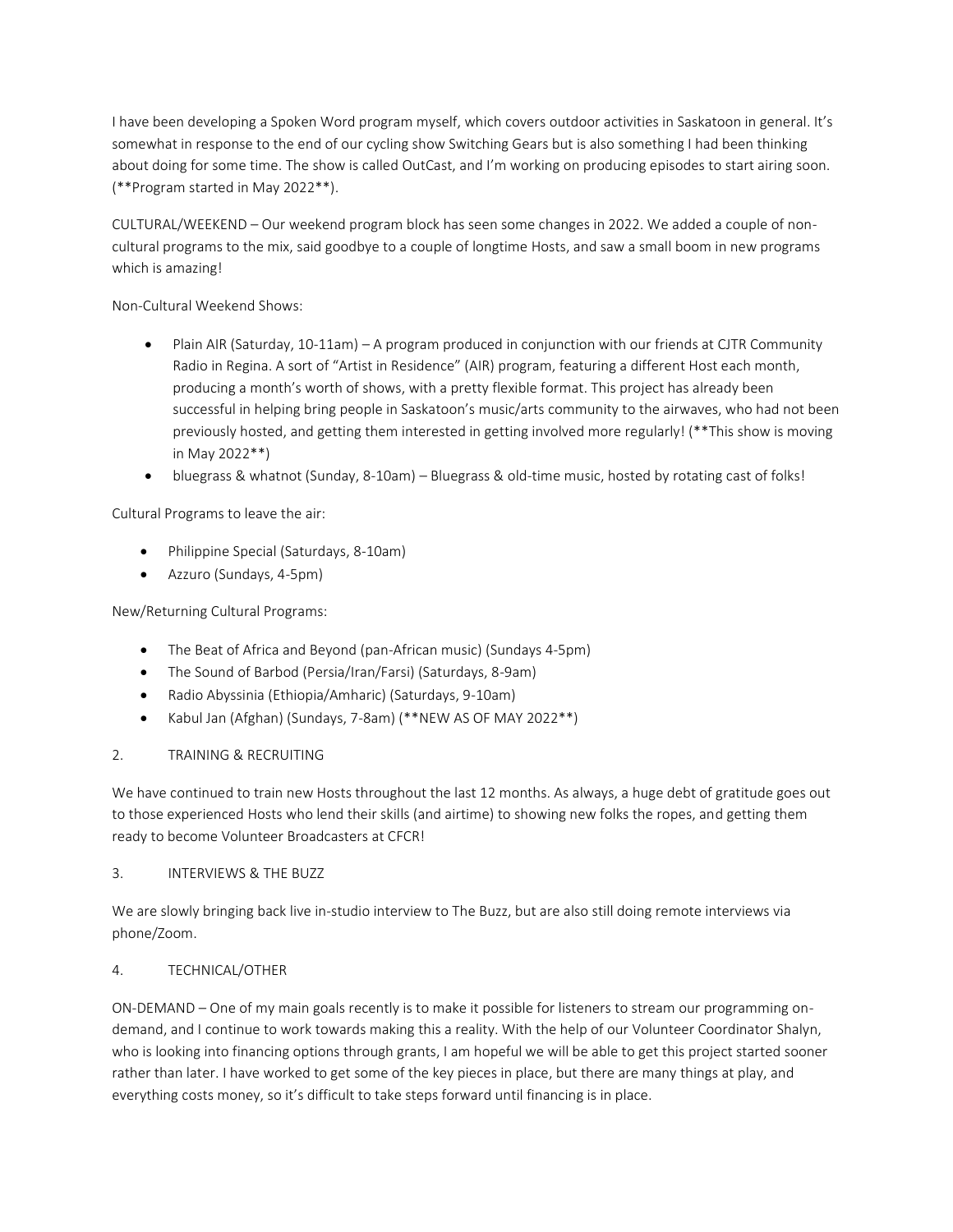AUTOMATION – The last two years have seen us move to accept much more recorded programming, and as a result, I've had to lean on automation software at the station. Our "old standby" software, DirEttore, was causing me issues last year, and I had decided to move to a different program, but then an updated to DirEttore helped fix the bugs I was encountering, so I have opted to stick with it for now. The prospect of training 150-200 people on a new program was a mitigating factor for sure. DirEttore has been working much better, and I am now able to set "Events" in order to move from one prerecorded program to another (or to the Overnight music playlist, etc.)

PAPERWORK – We introduced a new Program Log in the last year. It has been adopted fairly well and has definitely made things more organized behind the scenes in the office. There is also a new Volunteer Broadcaster Agreement in place.

I think that's it for this year!

Your friendly neighborhood Program Director, Jay Allen

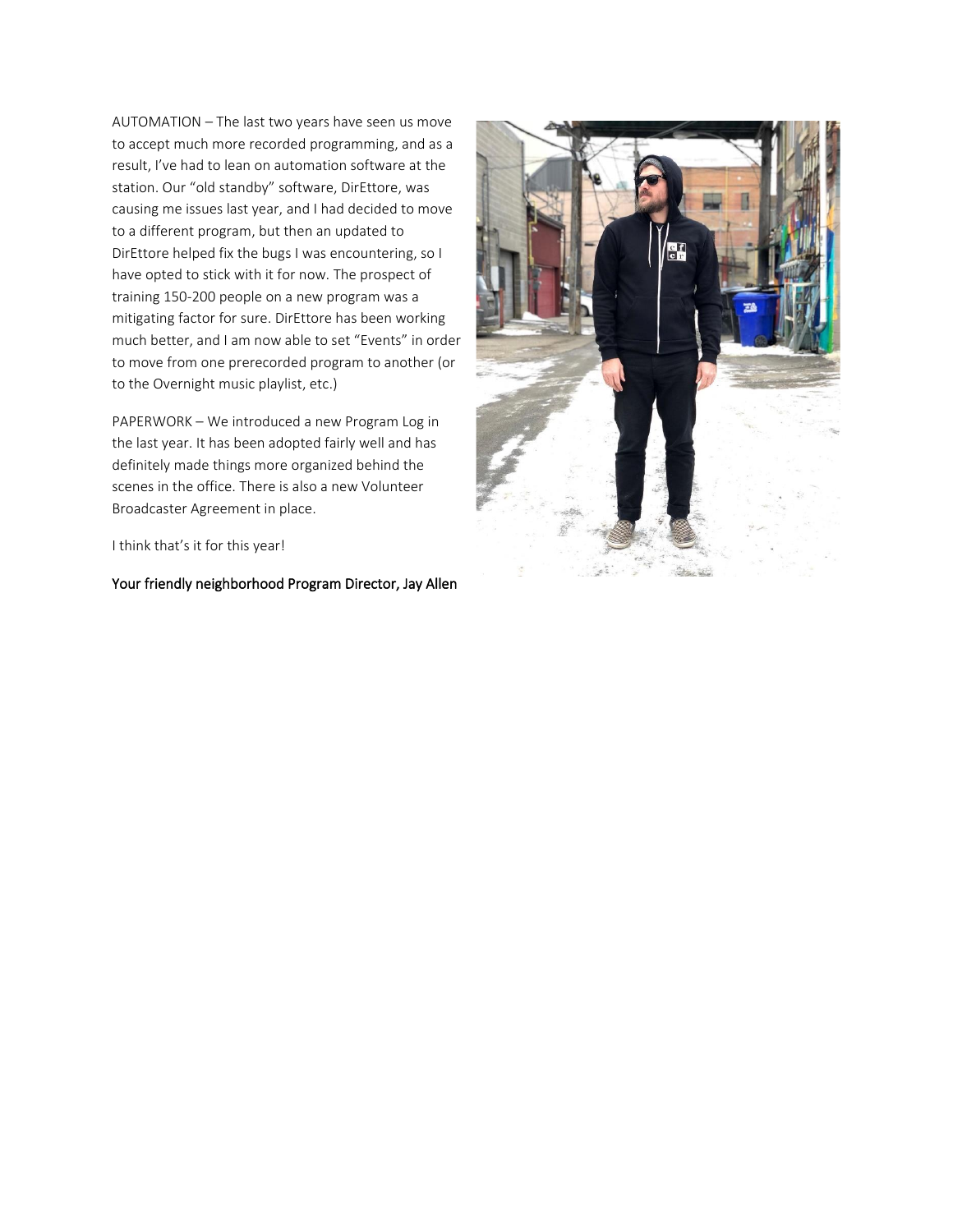## We're a Community of Volunteers

Volunteers are what power our station. When you tune in to 90.5 FM, there's a pretty good chance it's a volunteer you're hearing. They host shows, voice commercials, help promote our events, and are a huge help with fundraising. Our FM-Phasis total for 2021 was \$74, 231! We couldn't have done it without the efforts that our volunteers put in to making it happen. We wouldn't be here without you!